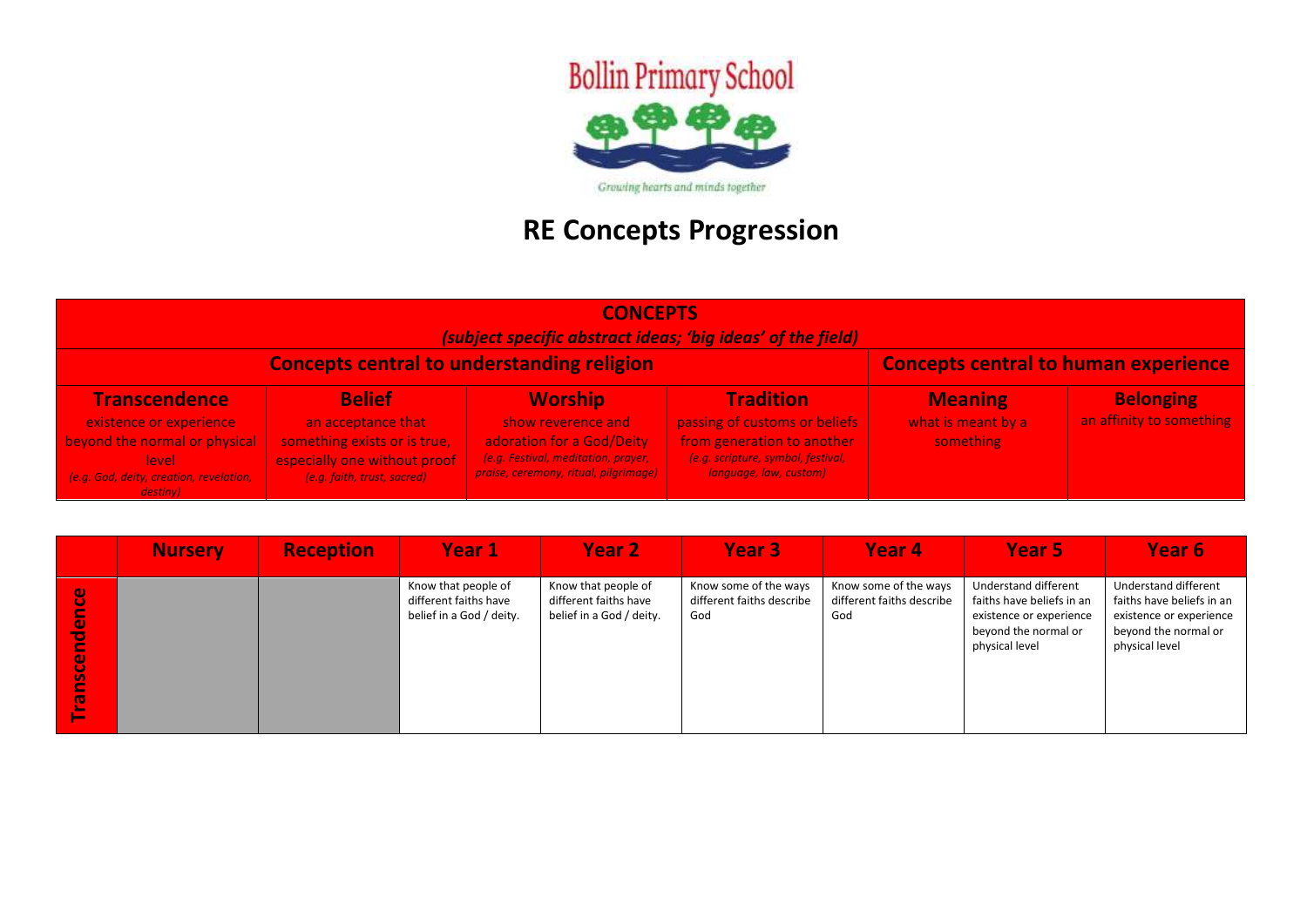|                | <b>Nursery</b>                                                                                                                              | <b>Reception</b>                                                                                                                            | <b>Year 1</b>                                                                                                                                                                                       | Year <sub>2</sub>                                                                                                                                                                                   | <b>Year 3</b>                                                                                             | <b>Year 4</b>                                                                                             | Year <sub>5</sub>                                                                                                                                                                                                                       | Year <sub>6</sub>                                                                                                                                                                                                                       |
|----------------|---------------------------------------------------------------------------------------------------------------------------------------------|---------------------------------------------------------------------------------------------------------------------------------------------|-----------------------------------------------------------------------------------------------------------------------------------------------------------------------------------------------------|-----------------------------------------------------------------------------------------------------------------------------------------------------------------------------------------------------|-----------------------------------------------------------------------------------------------------------|-----------------------------------------------------------------------------------------------------------|-----------------------------------------------------------------------------------------------------------------------------------------------------------------------------------------------------------------------------------------|-----------------------------------------------------------------------------------------------------------------------------------------------------------------------------------------------------------------------------------------|
| Belief         |                                                                                                                                             |                                                                                                                                             | Know about different<br>beliefs and practices<br>and begin to understand<br>the meaning behind<br>them.                                                                                             | Know about different<br>beliefs and practices<br>and begin to understand<br>the meaning behind<br>them.                                                                                             | Describe a range of<br>symbols and beliefs and<br>understand the<br>meaning behind them                   | Describe a range of<br>symbols and beliefs and<br>understand the<br>meaning behind them                   | Describe a range of<br>symbols and beliefs and<br>understand the<br>meaning behind them<br>Understand that to have<br>a belief is to have an<br>acceptance that<br>something exists or is<br>true, especially one<br>without proof      | Describe a range of<br>symbols and beliefs and<br>understand the<br>meaning behind them<br>Understand that to have<br>a belief is to have an<br>acceptance that<br>something exists or is<br>true, especially one<br>without proof      |
| Worship        | Recognise and describe<br>special times or events<br>for family and friends<br>Show interest in<br>different ways of life                   | Recognise and describe<br>special times or events<br>for family and friends<br>Show interest in<br>different ways of life                   | Know about beliefs and<br>practices from different<br>faiths and begin to<br>understand the<br>meaning behind them.                                                                                 | Know about beliefs and<br>practices from different<br>faiths and begin to<br>understand the<br>meaning behind them.                                                                                 | Know about different<br>acts of worship and<br>understand the<br>meaning behind them.                     | Know about different<br>acts of worship and<br>understand the<br>meaning behind them.                     | Know about different<br>beliefs and practices<br>and understand the<br>meaning behind them.<br>Understand that<br>through worship<br>believers show<br>reverence and<br>adoration for a<br>God/Deity                                    | Know about different<br>beliefs and practices<br>and understand the<br>meaning behind them.<br>Understand that<br>through worship<br>believers show<br>reverence and<br>adoration for a<br>God/Deity                                    |
| Tradition      | They know about<br>similarities and<br>differences between<br>themselves and others<br>and among families,<br>communities and<br>traditions | They know about<br>similarities and<br>differences between<br>themselves and others<br>and among families,<br>communities and<br>traditions | <b>Explore sacred writings</b><br>and recognise the<br>traditions which come<br>from them<br>Note and respond<br>sensitively to some<br>similarities and<br>differences between<br>different faiths | <b>Explore sacred writings</b><br>and recognise the<br>traditions which come<br>from them<br>Note and respond<br>sensitively to some<br>similarities and<br>differences between<br>different faiths | Understand the<br>traditions and rituals of<br>different faiths which<br>mark important points<br>in life | Understand the<br>traditions and rituals of<br>different faiths which<br>mark important points<br>in life | Understand the<br>meaning behind<br>traditions and rituals of<br>different faiths which<br>mark important points<br>in life<br>Understand tradition is<br>the passing of customs,<br>beliefs or practices from<br>generation to another | Understand the<br>meaning behind<br>traditions and rituals of<br>different faiths which<br>mark important points<br>in life<br>Understand tradition is<br>the passing of customs,<br>beliefs or practices from<br>generation to another |
| <b>Meaning</b> |                                                                                                                                             |                                                                                                                                             | Retell and suggest<br>meanings to some<br>religious stories                                                                                                                                         | Retell and suggest<br>meanings to some<br>religious stories                                                                                                                                         | Understand why it<br>makes a difference in<br>people's lives to believe<br>in God                         | Understand why it<br>makes a difference in<br>people's lives to believe<br>in God                         | Understand varied<br>examples of religions<br>and worldwide views so<br>they can explain, with<br>reasons, their meaning<br>and significance to<br>individuals and<br>communities                                                       | Understand varied<br>examples of religions<br>and worldwide views so<br>they can explain, with<br>reasons, their meaning<br>and significance to<br>individuals and<br>communities                                                       |